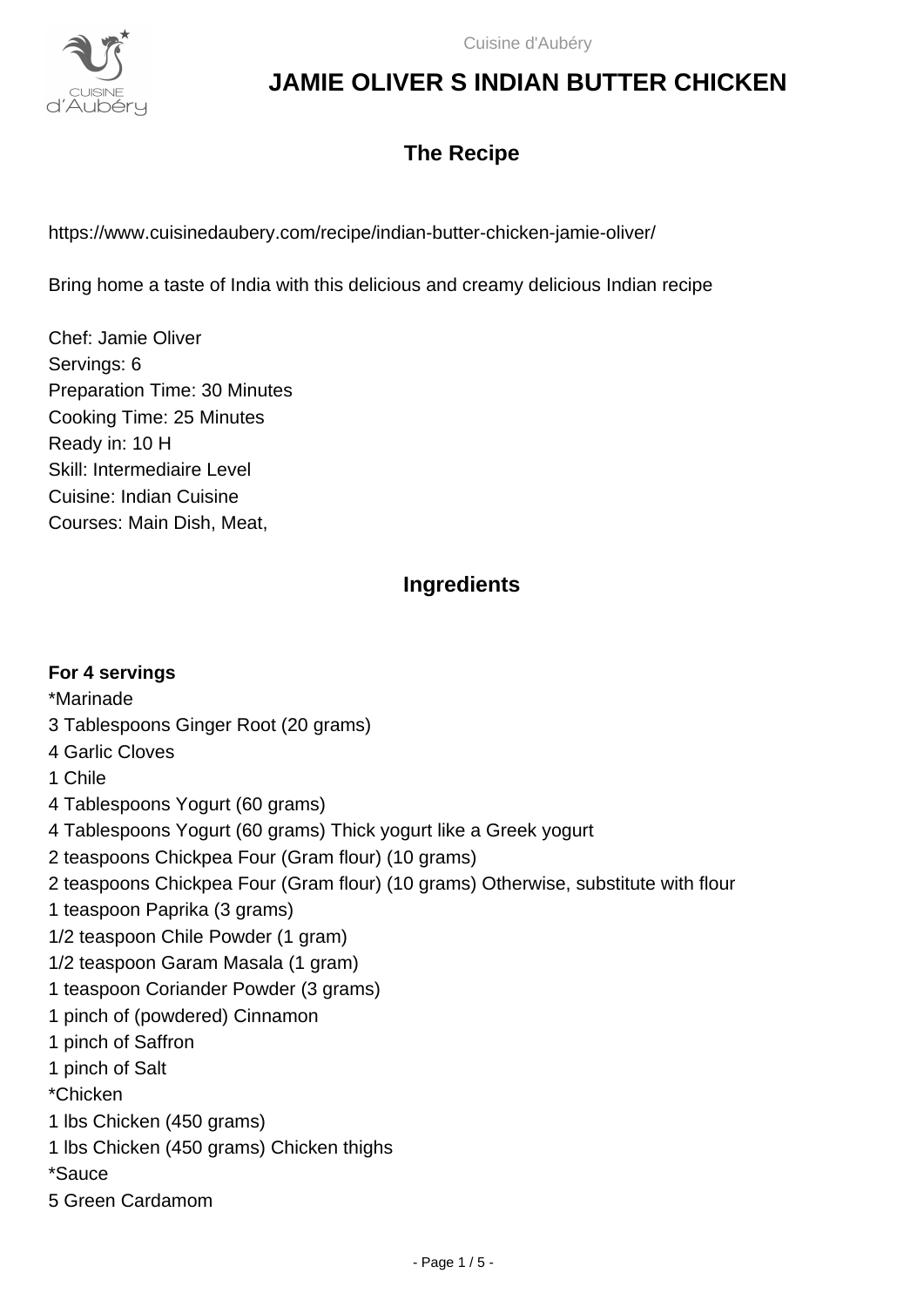

- 1 Cinnamon Stick
- 4 Cloves
- 1 Onion
- 2 Tablespoons Ginger Root (15 grams)
- 2 Chiles
- 2/3 Cup Whipping Cream (150 grams)
- 2 Tablespoons Honey (32 grams)
- 1/2 teaspoon Fenugreek Powder (2 grams)
- 2 teaspoons Chile Powder (7 grams)
- 1/2 teaspoon Garam Masala (1 gram)
- 3 tablespoons of Tomato Purée
- 2 teaspoons Coriander Powder (8 grams)
- 2 Tablespoons Lemon Juice (25 grams)

### **For 2 servings**

- \*Marinade
- 2 Tablespoons Ginger Root (10 grams)
- 2 Garlic Cloves
- 1/2 Chile
- 2 Tablespoons Yogurt (30 grams)
- 2 Tablespoons Yogurt (30 grams) Thick yogurt like a Greek yogurt
- 1 teaspoon Chickpea Four (Gram flour) (5 grams)
- 1 teaspoon Chickpea Four (Gram flour) (5 grams) Otherwise, substitute with flour
- 1/2 teaspoon Paprika (1.5 grams)
- 1/2 teaspoon Chile Powder (0.5 gram)
- 1/2 teaspoon Garam Masala (0.5 gram)
- 1/2 teaspoon Coriander Powder (1.5 grams)
- 1 pinch of (powdered) Cinnamon
- 1 pinch of Saffron
- 1 pinch of Salt
- \*Chicken
- 1/2lbs Chicken (225 grams)
- 1/2lbs Chicken (225 grams) Chicken thighs
- \*Sauce
- 2.5 Green Cardamom
- 1/2 Cinnamon Stick
- 2 Cloves
- 1/2 Onion
- 1 Tablespoon Ginger Root (7.5 grams)
- 1 Chile
- 1/3 Cup Whipping Cream (75 grams)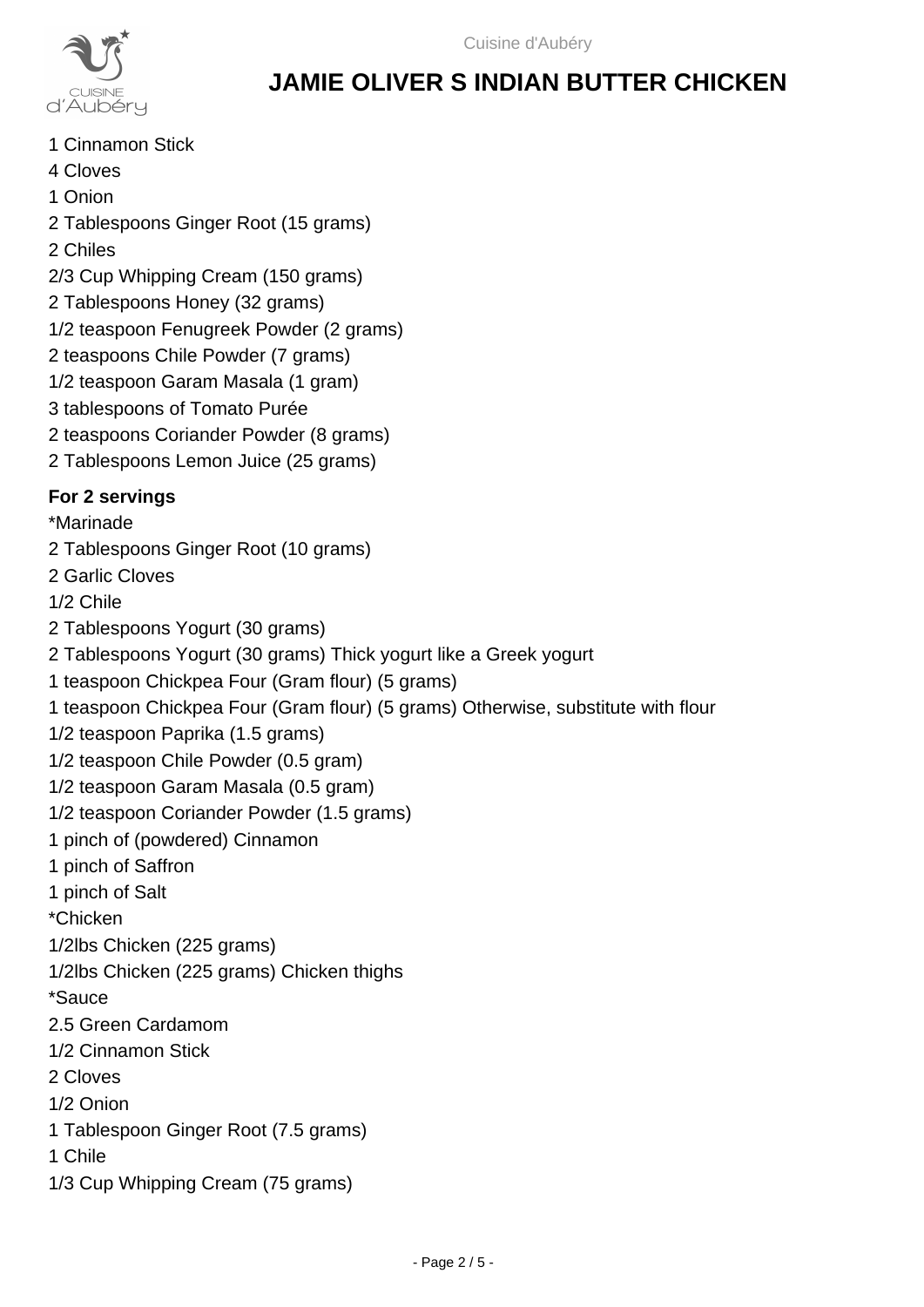

2 teaspoons Honey (16 grams) 1/2 teaspoon Fenugreek Powder (1 gram) 1 teaspoon Chile Powder (3.5 grams) 1/2 teaspoon Garam Masala (0.5 gram) 1 1/2 tablespoons of Tomato Purée 1 teaspoon Coriander Powder (4 grams) 2 teaspoons Lemon Juice (12.5 grams)

#### **For 6 servings**

\*Marinade 1/3 Cup Ginger Root (30 grams)

- 6 Garlic Cloves
- 1 1/2 Chiles
- 1/3 Cup Yogurt (90 grams)
- 1/3 Cup Yogurt (90 grams) Thick yogurt like a Greek yogurt
- 1 Tablespoon Chickpea Four (Gram flour) (15 grams)
- 1 Tablespoon Chickpea Four (Gram flour) (15 grams) Otherwise, substitute with flour
- 1 teaspoon Paprika (4.5 grams)
- 1/2 teaspoon Chile Powder (1.5 grams)
- 1/2 teaspoon Garam Masala (1.5 grams)
- 1 teaspoon Coriander Powder (4.5 grams)
- 1 pinch of (powdered) Cinnamon
- 1 pinch of Saffron
- 1 pinch of Salt

\*Chicken

- 1 1/2lbs Chicken (675 grams)
- 1 1/2lbs Chicken (675 grams) Chicken thighs

\*Sauce

- 7.5 Green Cardamom
- 1 1/2 Cinnamon Sticks
- 6 Cloves
- 1 1/2 Onions
- 4 Tablespoons Ginger Root (22.5 grams)
- 3 Chiles
- 1 Cup Whipping Cream (225 grams)
- 2 Tablespoons Honey (48 grams)
- 1 teaspoon Fenugreek Powder (3 grams)
- 1 Tablespoon Chile Powder (10.5 grams)
- 1/2 teaspoon Garam Masala (1.5 grams)
- 4.5 tablespoons of Tomato Purée
- 1 Tablespoon Coriander Powder (12 grams)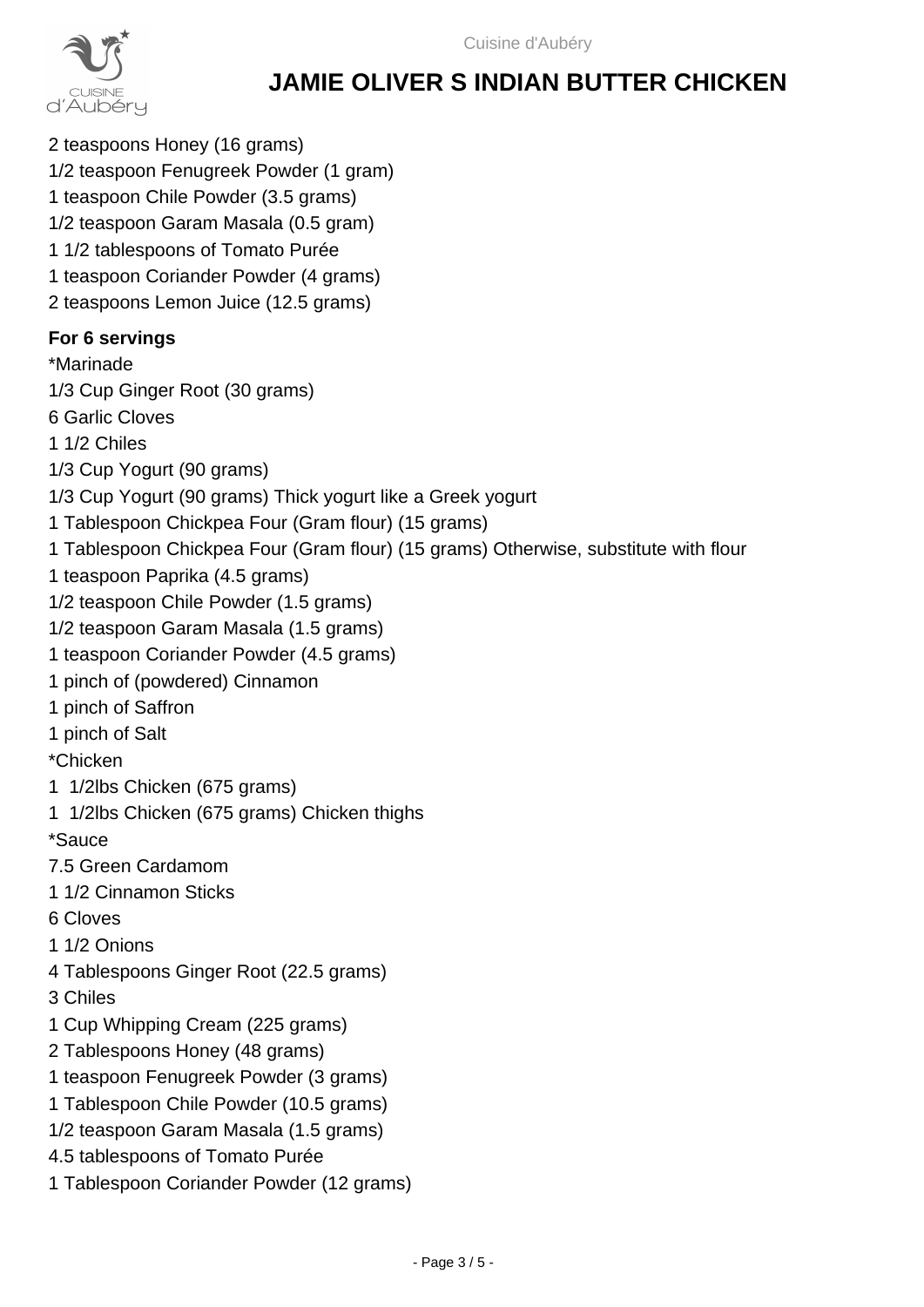

3 Tablespoons Lemon Juice (37.5 grams)

**Steps**

#### **Agenda**

Day 1:

- Preparing the marinade

**Overnight** 

- The chicken marinates in the fridge

Day 2:

- Cooking the sauce and the chicken

### **Day 1: Marinade**

1. Cut lengthwise the Chile (1) and remove the seeds

2. Place the Chile, the Garlic Cloves (4) and the Ginger Root (3 Tablespoons or 20 g) in a food processor and mince

3. Mix with the Yogurt (4 Tablespoons or 60 g) and the Chickpea Four (Gram flour) (2 teaspoons or 10 g). You may substitute Chickpea Four (Gram flour) with flour

4. Then, add in and mix : the Paprika (1 teaspoon or 3 g), the Chile Powder (1/2 teaspoon or 1 g), the Garam Masala (1/2 teaspoon or 1 g), the Coriander Powder (1 teaspoon or 3 g), the (powdered) Cinnamon (1 pinch), the Saffron (1 pinch) and the Salt (1 pinch)

### **Overnight: Marinating the chicken**

5. Cut the Chicken (1 lbs or 450 g) into chunks, and stir with the marinade sauce

6. Cover with plastic wrap and refrigerate overnight

### **Day 2: The Sauce**

7. Heat the Green Cardamom (5), the Cinnamon Stick (1) and the Cloves (4) with a splash of oil over medium heat

8. Dice the Onion (1) and add, cook for about 2 minutes...

9. Cut the Chiles (2) and remove the seeds

10. Add in the skillet Chiles and the Ginger Root (2 Tablespoons or 15 g) and cook for 2 minutes 11. Add in and cook for 2 minutes the Chile Powder (2 teaspoons or 7 g), the Garam Masala (1/2 teaspoon or 1 g), the Tomato Purée (3 tablespoons) and the Coriander Powder (2 teaspoons or 8 g) 12. Add in and cook for 2 minutes: the Whipping Cream (2/3 Cup or 150 g), the Honey (2 Tablespoons or 32 g), the Fenugreek Powder (1/2 teaspoon or 2 g) and the Lemon Juice (2 Tablespoons or 25 g)

### **Day 2: Cooking the chicken**

13. Take the Chicken out of the fridge and skewer pieces of chicken. To purchase online, see HERE

- 14. Place the skewers on a plate that is heat resistant
- 15. Cook the skewer in a barbecue or in the oven (broiler)